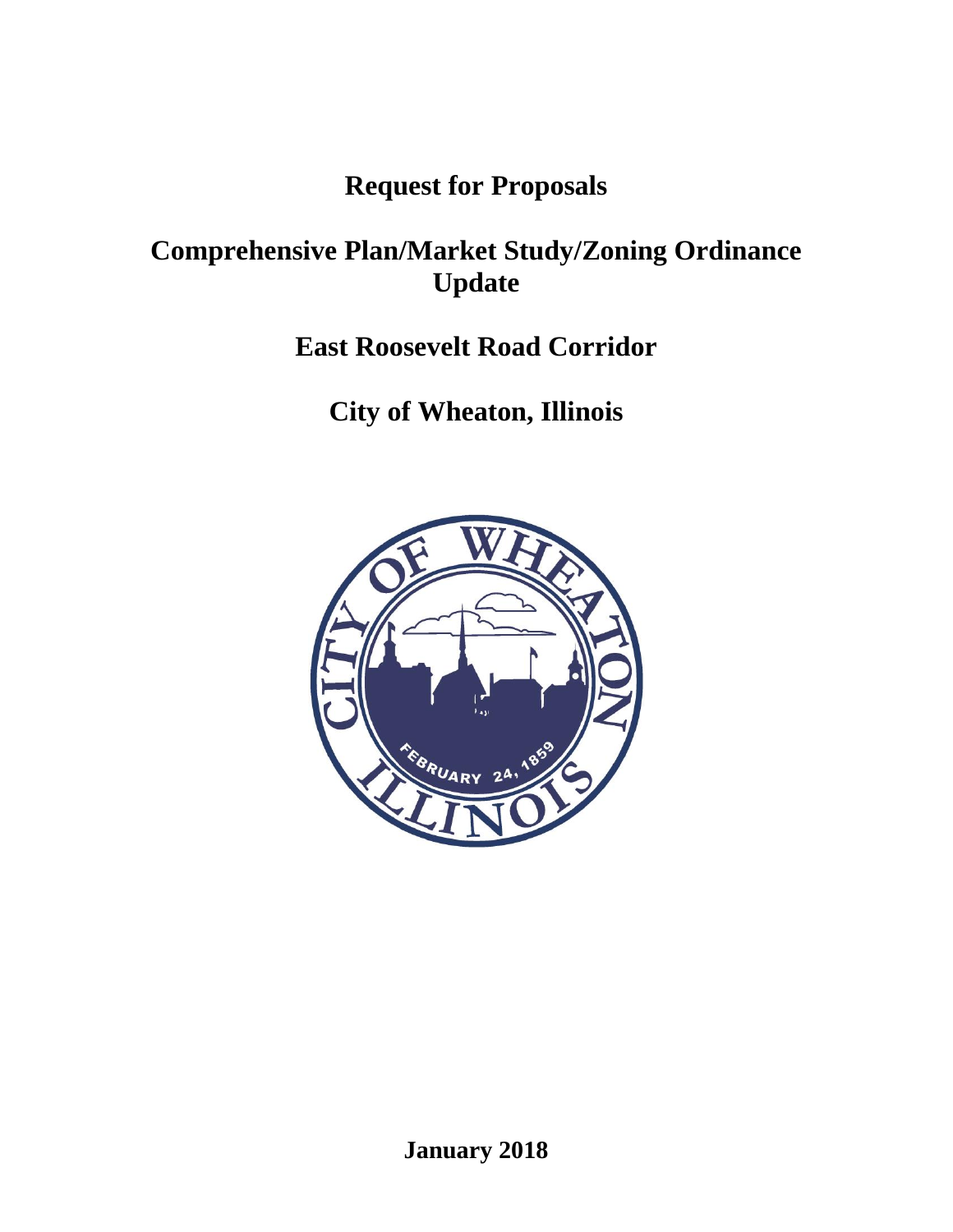### **Introduction**

This Request for Proposals (RFP) has been prepared by the City of Wheaton in order to retain the services of a qualified and experienced planning consulting firm for assistance in the preparation of a Comprehensive Plan/Market Study/Zoning Ordinance Update for the East Roosevelt Road Corridor.

It is expected that the final product identifies specific, market-realistic action items that will allow the City to advance the shared vision conceived by the plan.

### **Background and Project Location**

Wheaton, with a population of nearly 55,000 people, is a community of strong traditions expressed in its many high quality institutions, government, historic neighborhoods and Downtown. Wheaton was founded in 1837 and is located in DuPage County approximately 30 miles west of Chicago.

The project location is East Roosevelt Road Corridor in the City of Wheaton. The corridor was studied as a Special Focus Area in [Wheaton's Comprehensive Plan.](https://www.wheaton.il.us/349/Comprehensive-Land-Use-Plan) The East Roosevelt Road Corridor is nearly two miles long and extends from Carlton Avenue (Illinois Prairie Path – Aurora Branch) on the west to the eastern boundary with the Village of Glen Ellyn on the east.

Given the significant changes in the office and retail landscape, the City seeks to build upon/update/replace the Comprehensive Plan's Special Focus Area recommendations for the East Roosevelt Road Corridor. The current land uses along this corridor include single and multiple family residential, small office, limited service uses and some retail.

Because most commercial parcels along this corridor have shallow depth, resulting in mid-block transitions between commercial and residential zoning; redevelopment plans have met with resistance from adjacent and nearby residents expressing concern over the impact of commercial uses.

In addition, the City's current Comprehensive Plan recommendation; that the predominant land use along the East Roosevelt Road Corridor be limited to small-scale office use because of the less intensive nature and reduced parking needs of this use, is completely out of date with respect to the small-scale office market of today. Business activities that once needed a permanent location can now take place in a coffeeshop or on a smartphone.

Overcrowding, lack of open space, safety, parking and general poor appearance have also plagued several older multiple family complexes located along the East Roosevelt Corridor. Given the limited opportunity for expansion of the City's commercial tax base, the impact of increased traffic on Roosevelt Road, and other concerns mentioned above, redevelopment of existing multiple family sites may be the best long-term use of these properties. This would, however, result in the elimination of dwelling units that represent some of the few affordable housing opportunities in the City.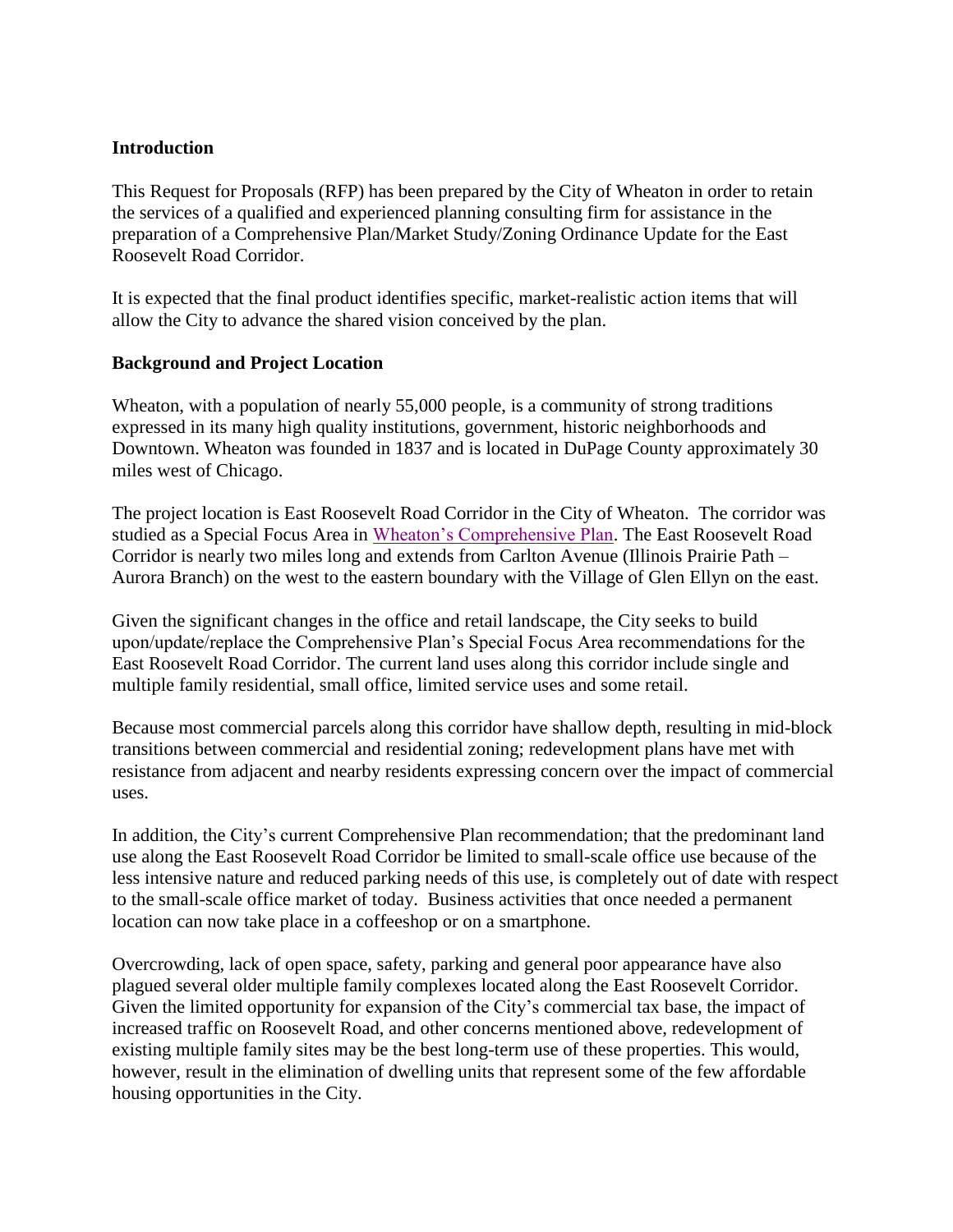## **Description of Services Required**

It is expected that the East Corridor Comprehensive Plan/Market Study/Zoning Ordinance Update process will result in the identification of specific action items that will allow the City to advance the shared vision conceived by this effort. In order to achieve this objective, it is expected that the consultant will, at a minimum, perform the following tasks:

- Review existing zoning regulations and propose new categories of land uses and/or permitted and special uses that respect the physical constraints of the properties located along the corridor and are reflective of current market conditions. The new zoning and development standards should utilize innovative techniques that govern the character and scale of new development, emphasize high quality, and sustainable site and building design.
- Present realistic options for maintaining and enhancing the existing affordable housing opportunities along the corridor.

### **Selection Process**

All request for proposals will be reviewed by City staff. The top three firms will subsequently be interviewed by the City staff. Based upon the proposal and interview, the City staff will recommend the firm they judge to be most responsive, responsible, and qualified. Such recommendation shall be made to the City Council. It is anticipated that the final selection will occur in early March of 2018.

The selected consultant will then enter the contract negotiation stage with the City. The City reserves the right to reject any and all proposals and the right in its sole discretion to accept the proposal it considers most favorable to the City's interest.

### **Study Schedule**

Subject to City Council approval of the final contract, the project is anticipated to begin in April of 2018. Although the final completion of the project is somewhat dependent upon the interaction and decision making processes of the City, the entire planning effort should be completed on or before the fall of 2018. Completion of this project by this target date is of utmost importance to the City.

### **Submittal Instructions**

| Proposals must be submitted to: | James P. Kozik, AICP, Director of Planning |
|---------------------------------|--------------------------------------------|
|                                 | City of Wheaton                            |
|                                 | 303 W. Wesley Street                       |
|                                 | Wheaton, IL 60187                          |

Ten (10) copies of the proposal must be received no later than **12:00 p.m. February 9, 2018.** 

The package should be **labeled "Proposal: Comprehensive Plan/Market Study/Zoning Ordinance Update".**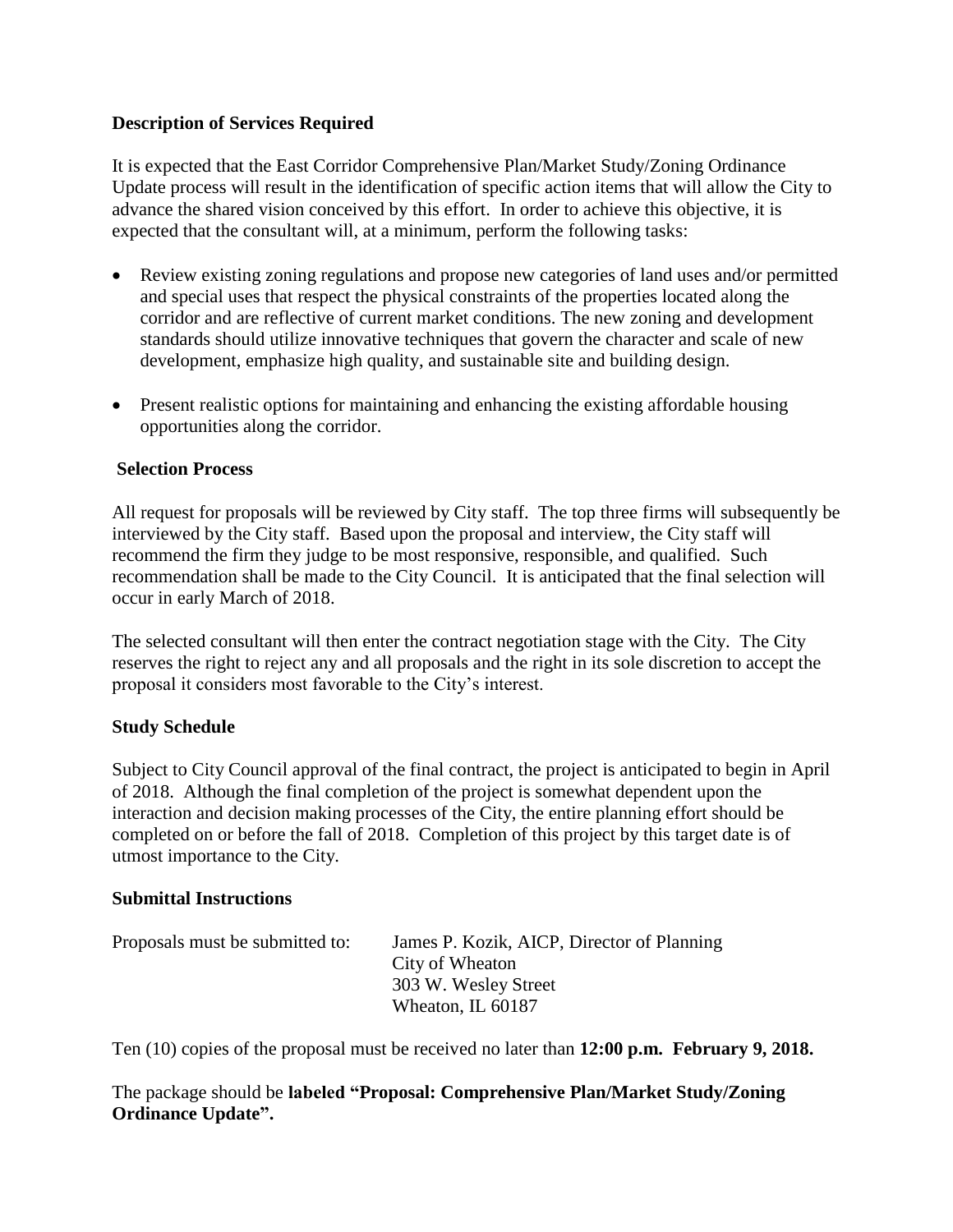It is suggested that the proposal be submitted in a standard  $8\frac{1}{2}$ "x11" format for ease of review and reproduction. No size larger than 11"x17" can be accepted without a reproducible to allow for City reproduction.

## **Submittal Requirements**

- 1. A title page that includes the following information: name of the firm, organization of the firm (individual, corporation, partnership, joint venture), local address, telephone number, fax number, name of contact person, location of branch offices, if any, and states in which your firm is licensed to practice. All firms must be licensed to practice in Illinois.
- 2. A table of contents that includes a clear identification of the material contained in the Proposal by section and page number.
- 3. A detailed account of the firm's approach to the successful completion and implementation of this project. Although the city has identified a general nature of services required, the consultant is given broad leeway toward approach and methodology to provide the requested services and is encouraged to modify the approach based on experience or past successes in previous projects. The proposal should reflect a specific approach and outline of the project giving all background information and a project timeline.
- 4. A statement of projected deliverables: reports, models, traditional graphics, computergenerated graphics, etc. This statement should specify the type, number, and format (hard copy, digital, etc.) of graphics to be produced through this project.
- 5. Identification of any anticipated tasks which are not outlined in this request for proposal which are necessary for the successful completion of this project.
- 6. Identification of your past recommendations and how such outcomes may be measured.
- 7. A description of your anticipated relationship/involvement with the City's professional staff.
- 8. Short resumes for professional individuals that will be working on this project.
- 9. A statement of availability from the firm(s) and sub-consultants to undertake this project with specific reference to the personnel described above. This statement must include a commitment to complete this project in accordance with the project timeline described above. Please note that the City desires to have the entire planning effort completed on or before the fall of 2018.
- 10. Identification of at least three (3) references from previous, similar projects.
- 11. **TO BE PLACED IN A SEPARATE SEALED ENVELOPE**: A budget indicating fees to complete the work items and a separate cost detail for specific activities that includes an estimate of the number of work hours (by team member) that will be required to complete the task. An hourly rate (by team member) for work performed should also be included.